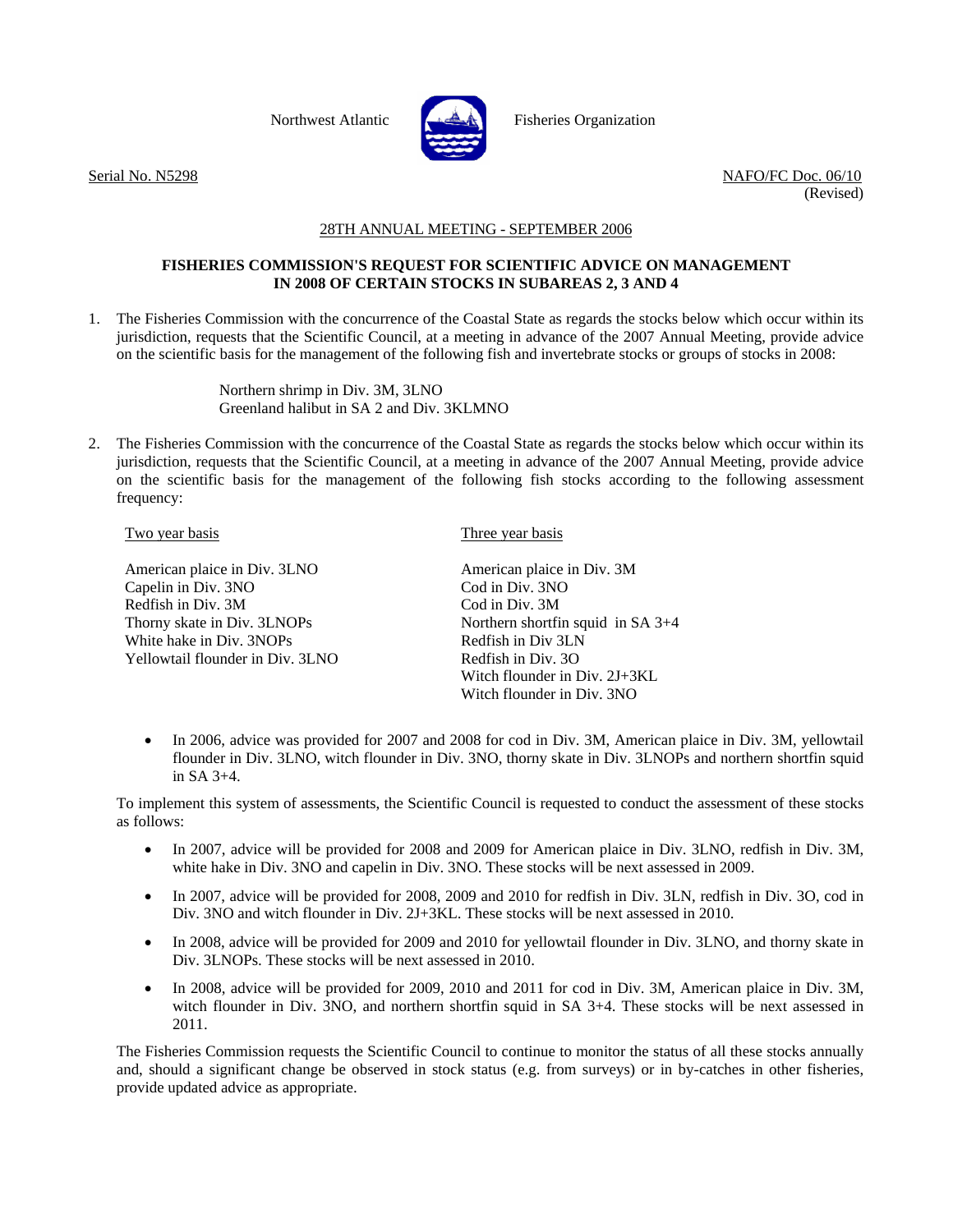- 3. The Commission and the Coastal State request the Scientific Council to consider the following in assessing and projecting future stock levels for those stocks listed above:
	- a) The preferred tool for the presentation of a synthetic view of the past dynamics of an exploited stock and its future development is a stock assessment model, whether age-based or age-aggregated.
	- b) For those stocks subject to analytical-type assessments, the status of the stocks should be reviewed and management options evaluated in terms of their implications for fishable stock size in both the short and long term. As general reference points, the implications of fishing at  $F_{0,1}$  and  $F_{2006}$  in 2008 and subsequent years should be evaluated. The present stock size and spawning stock size should be described in relation to those observed historically and those expected in the longer term under this range of options.
	- c) For those stocks subject to general production-type assessments, the time series of data should be updated, the status of the stock should be reviewed and management options evaluated in the way described above to the extent possible. In this case, the level of fishing effort or fishing mortality (F) required to take two-thirds MSY catch in the long term should be calculated.
	- d) For those resources for which only general biological and/or catch data are available, few standard criteria exist on which to base advice. The stock status should be evaluated in the context of management requirements for longterm sustainability and the advice provided should be consistent with the precautionary approach.
	- e) Spawning stock biomass levels considered necessary for maintenance of sustained recruitment should be recommended for each stock. In those cases where present spawning stock size is a matter of scientific concern in relation to the continuing reproductive potential of the stock, management options should be offered that specifically respond to such concerns.
	- f) Information should be provided on stock size, spawning stock sizes, recruitment prospects, fishing mortality, catch rates and TACs implied by these management strategies for the short and the long term in the following format:
		- I. For stocks for which analytical-type assessments are possible, graphs should be provided of all of the following for the longest time-period possible:
			- historical yield and fishing mortality;
			- spawning stock biomass and recruitment levels;
			- catch options for the year 2008 and subsequent years over a range of fishing mortality rates
			- (F) at least from  $F_{0.1}$  to  $F_{\text{max}}$ ;
			- spawning stock biomass corresponding to each catch option;
			- yield-per-recruit and spawning stock per recruit values for a range of fishing mortalities.
		- II. For stocks for which advice is based on general production models, the relevant graph of production as a function of fishing mortality rate or fishing effort should be provided. Age aggregated assessments should also provide graphs of all of the following for the longest time period possible:
			- exploitable biomass (both absolute and relative to  $B_{MSY}$ )
			- yield/biomass ratio as a proxy for fishing mortality (both absolute and relative to  $F_{\text{MSV}}$ )
			- estimates of recruitment from surveys, if available.
		- III. Where analytical methods are not attempted, the following graphs should be presented, for one or several surveys, for the longest time-period possible:
			- time trends of survey abundance estimates, over:
			- an age or size range chosen to represent the spawning population
			- an age or size-range chosen to represent the exploited population
			- recruitment proxy or index for an age or size-range chosen to represent the recruiting population.
			- fishing mortality proxy, such as the ratio of reported commercial catches to a measure of the exploited population.

For age-structured assessments, yield-per-recruit graphs and associated estimates of yield-per-recruit based reference points should be provided. In particular, the three reference points, actual F,  $F_{0.1}$  and  $F_{\text{max}}$  should be shown.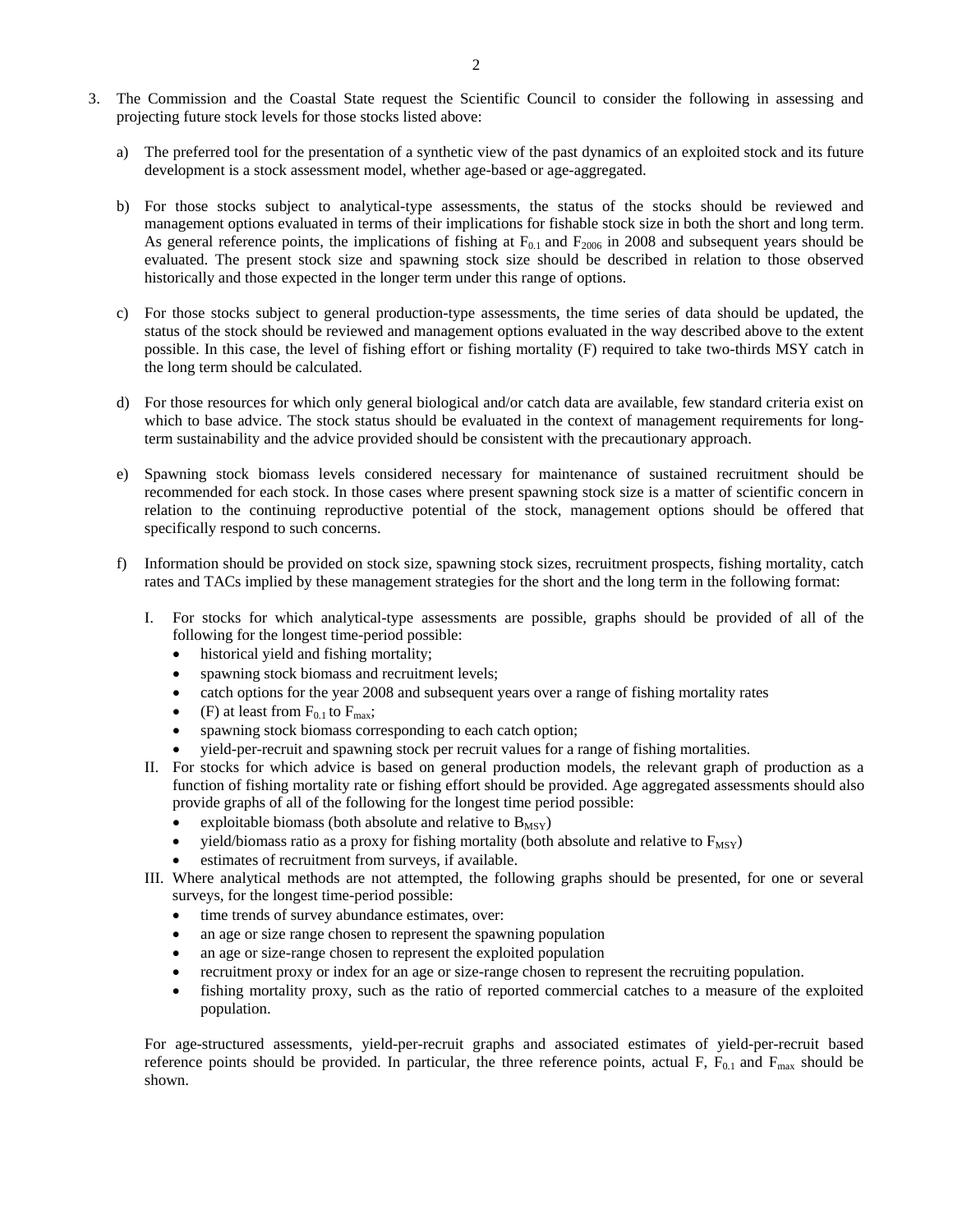- 4. Noting the Precautionary Approach Framework as endorsed by Fisheries Commission, the Fisheries Commission requests that the Scientific Council provide the following information for the 2007 Annual Meeting of the Fisheries Commission for all stocks under its responsibility requiring advice for 2008:
	- a) the limit and precautionary reference points as described in Annex II of the UN Fisheries Agreement indicating areas of uncertainty (for those stocks for which precautionary reference points cannot be determined directly, proxies should be provided);
	- b) the stock biomass and fishing mortality trajectory over time overlaid on a plot of the PA Framework (for those stocks where biomass and/or fishing mortality cannot be determined directly, proxies should be used);
	- c) information regarding the current Zone the stock is within as well as proposals regarding possible harvest strategies to move the resource to (or maintain it in) the Safe Zone including medium term considerations and associated risk or probabilities which will assist the Commission in developing the management strategies described in paragraphs 4 and 5 of Annex II in the Agreement.
- 5. The following elements should be taken into account by the Scientific Council when considering the Precautionary Approach Framework:
	- a) References to "risk" and to "risk analyses" should refer to estimated probabilities of stock population parameters falling outside biological reference points.
	- b) Where reference points are proposed by the Scientific Council as indicators of biological risk, they should be accompanied by a description of the nature of the risk associated with crossing the reference point such as recruitment overfishing, impaired recruitment, etc.
	- c) When a buffer reference point is proposed in the absence of a risk evaluation in order to maintain a low probability that a stock, measured to be at the buffer reference point, may actually be at or beyond the limit reference point, the Scientific Council should explain the assumptions made about the uncertainty with which the stock is measured.
	- d) Wherever possible, short and medium term consequences should be identified for various exploitation rates (including no fishing) in terms of yield, stability in yield from year to year, and the risk or probability of maintaining the stock within, or moving it to, the Safe Zone. Whenever possible, this information should be cast in terms of risk assessments relating fishing mortality rates to the trends in biomass (or spawning biomass), the risks of stock collapse and recruitment overfishing, as well as the risks of growth overfishing, and the consequences in terms of both short and long term yields.
	- e) When providing risk estimates, it is very important that the time horizon be clearly spelled out. By way of consequence, risks should be expressed in timeframes of 5, 10 and 15 years (or more), or in terms of other appropriate year ranges depending on stock specific dynamics. Furthermore, in order to provide the Fisheries Commission with the information necessary to consider the balance between risks and yield levels, each harvesting strategy or risk scenario should include, for the selected year ranges, the risks and yields associated with various harvesting options in relation to  $B_{\text{lim}}$ , and  $F_{\text{lim}}$  and target F reference points selected by managers.
- 6. Many of the stocks in the NAFO Regulatory Area are well below any reasonable level of  $B_{\text{lim}}$  or  $B_{\text{buf}}$ . For these stocks, the most important task for the Scientific Council is to inform on how to rebuild the stocks. In this context and building on previous work of the Scientific Council in this area, the Scientific Council is requested to evaluate various scenarios corresponding to recovery plans with timeframes of 5 to 10 years, or longer as appropriate. This evaluation should provide the information necessary for the Fisheries Commission to consider the balance between risks and yield levels, including information on the consequences and risks of no action at all.
	- a) information on the research and monitoring required to more fully evaluate and refine the reference points described in paragraphs 1 and 3 of Annex II of the Agreement; these research requirements should be set out in the order of priority considered appropriate by the Scientific Council;
	- b) any other aspect of Article 6 and Annex II of the Agreement which the Scientific Council considers useful for implementation of the Agreement's provisions regarding the precautionary approach to capture fisheries; and
	- c) propose criteria and harvest strategies for new and developing fisheries so as to ensure they are maintained within the Safe Zone.